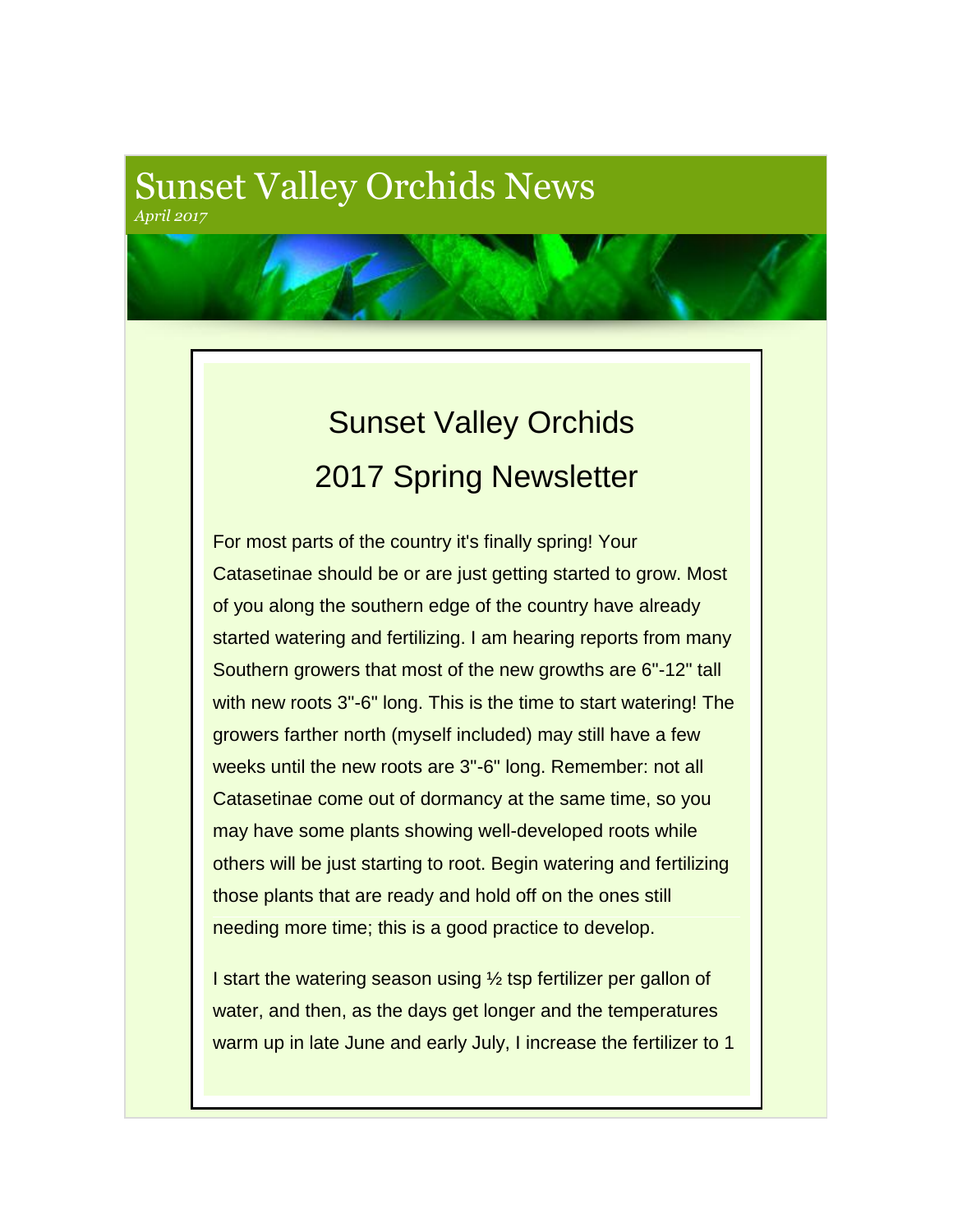tsp per gallon through August, before switching back to  $\frac{1}{2}$  tsp from September through October.

Don't forget that Catasetinae prefer to be re-potted or divided with the onset of new growth just before the new roots start to show.

Early in the growing season is when spider mites can get a foot-hold on your plants. Be diligent and check the undersides of the new leaves regularly. If mites are detected, spray immediately. They can quickly get out of control is early action is not taken!

Catasetinae like lots of light and air movement. I keep mine under 50% shade with lots of air movement day and night.

Ideal temperatures in early spring are 60 degree nights and 75- 85 degree days, with humidity between 40% and 60%.

The new 2017 Catasetinae offering is really amazing. Never before has there been such a comprehensive list of high-quality species and hybrids available for sale. It has taken many years to collect, select, and develop these breeding lines. The excellence of the breeding stock is without compare, and these plants will set the new standard for flower quality, vigor, and your enjoyment. The focus this year has been in 5 areas: Cycnoches, Mini-Catasetums, Species, Mormodias, and Fredclarkearas.

I expect to have the **new Catasetinae list ready in late June**. Start saving your \$'s now, the new list is really that good!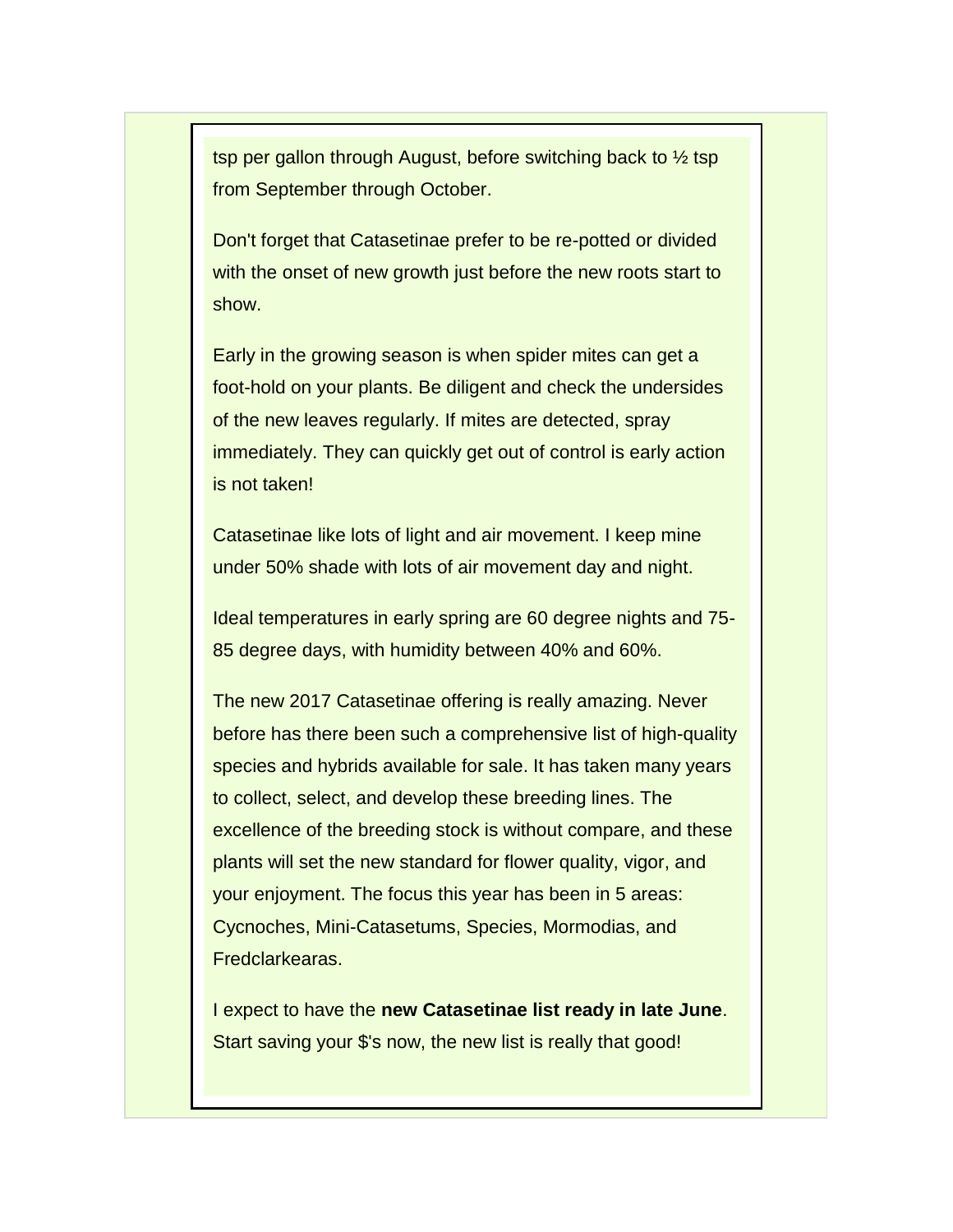

No water, growth just started



No water, roots too short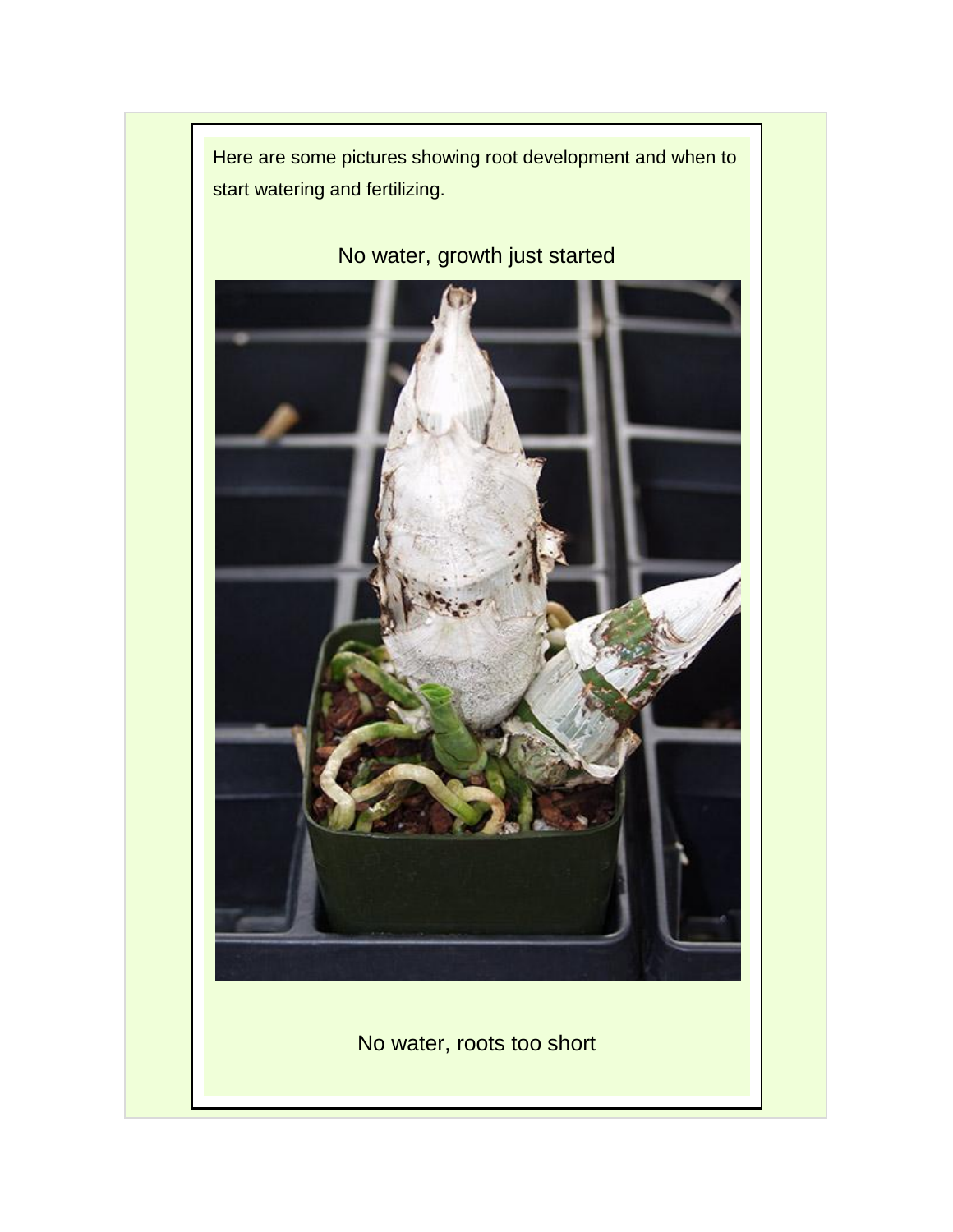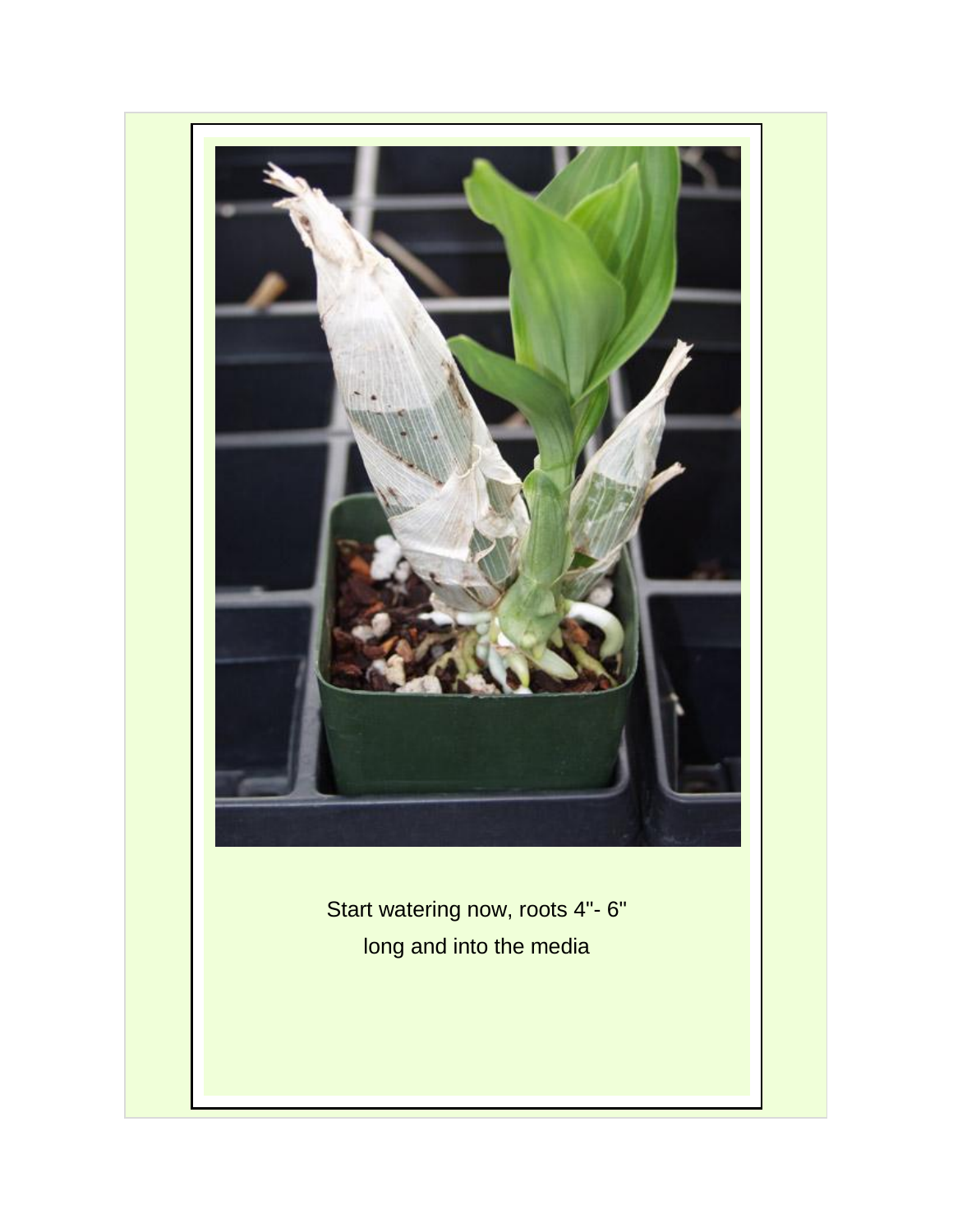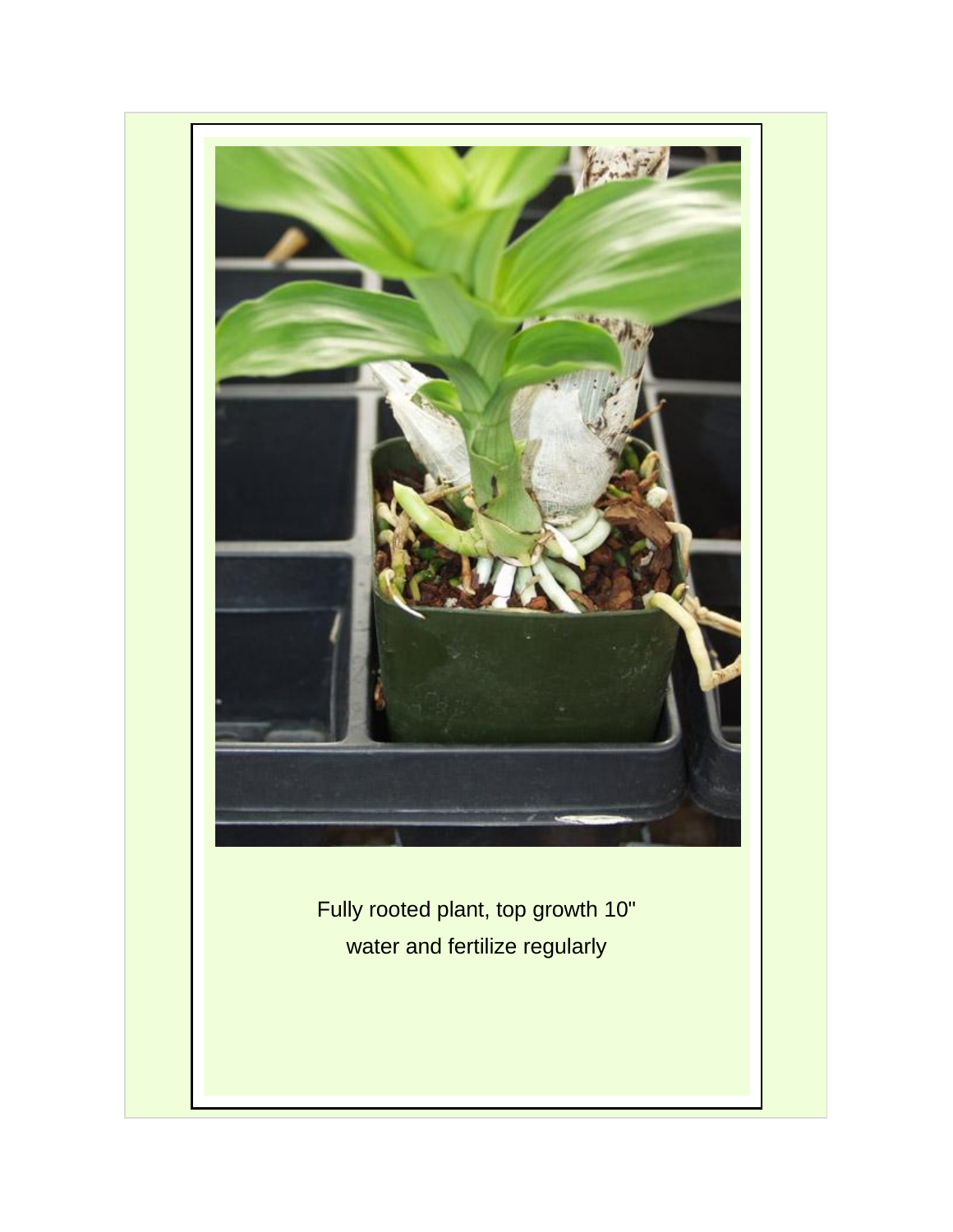

I am always available to take your calls and E-mails so please feel free to contact me.

I love to talk orchids, call 760-310-0778 or email **[fred.clarke@att.net](mailto:fred.clarke@att.net)**

Please forward this e-mail to your orchid friends; you don't want them to miss out, do you...?

"Your support as customers and friends is truly appreciated" Fred Clarke